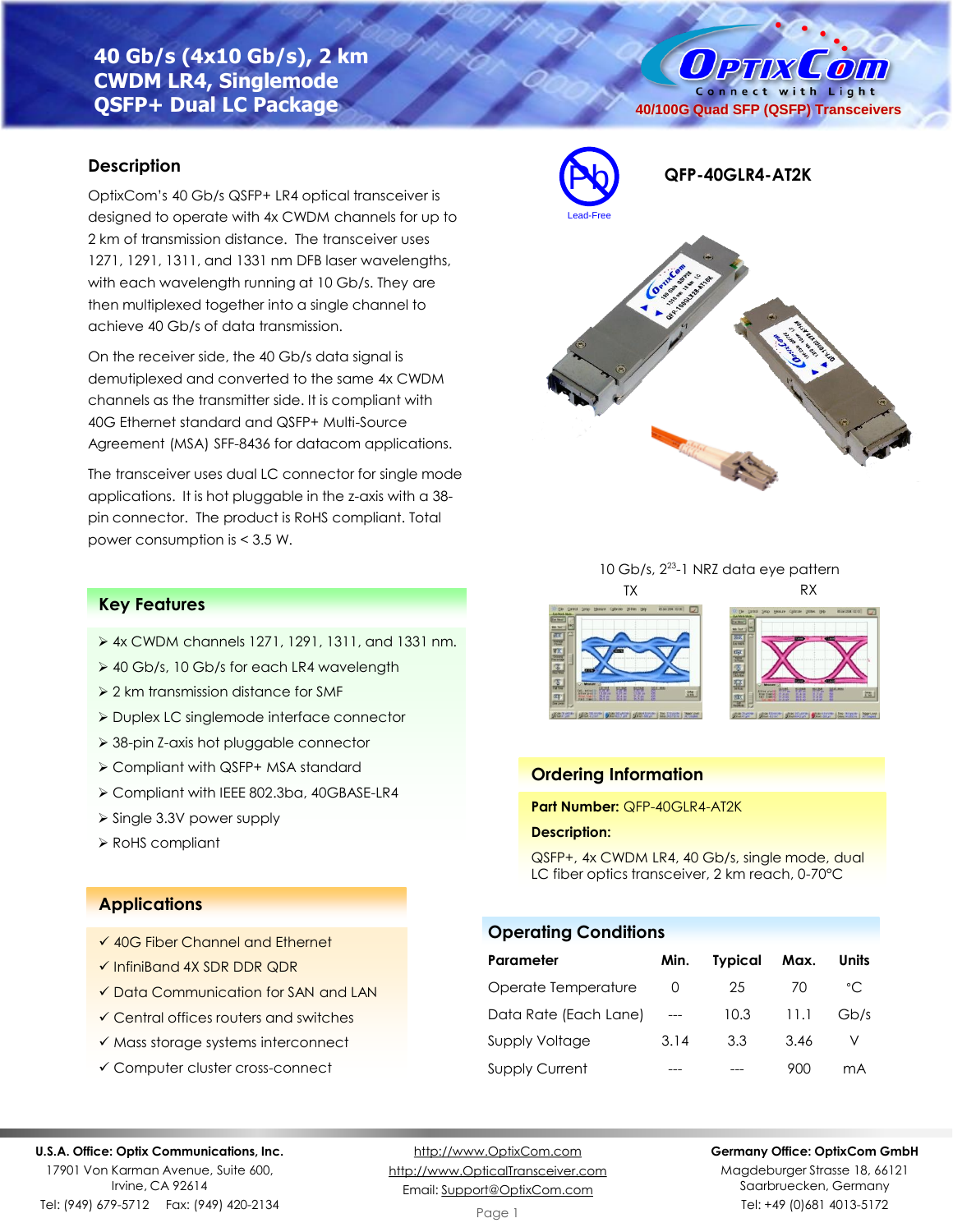

### **Absolute Maximum Ratings**

| Parameter                | Symbol                | Min.          | Max.          | <b>Units</b> |
|--------------------------|-----------------------|---------------|---------------|--------------|
| Storage Temperature      | Tst                   | $-40$         | 85            | °С           |
| <b>Supply Voltage</b>    | <b>Vcc</b>            | $-0.3$        | 4             | V            |
| Input Voltage            | <b>V<sub>IN</sub></b> | $V_{CC}$ -0.3 | $V_{CC}$ +0.3 | V            |
| <b>Relative Humidity</b> | R.H.                  |               | 95            | %            |
| Output Current           | lo                    |               | 50            | mA           |

## **Transmitter Electro-Optical Characteristics**

| Parameter                                  | Symbol                 | Min.   | <b>Typical</b> | Max.           | <b>Units</b> |
|--------------------------------------------|------------------------|--------|----------------|----------------|--------------|
| Differential Input Voltage <sup>1</sup>    | $\Delta V$ i           | 0.3    |                | 1.0            | $\vee$       |
| Differential Input Impedance <sup>2</sup>  | Z                      | ---    | 100            |                | ohm          |
| Optical Output Power per Lane <sup>3</sup> | P <sub>O</sub>         | $-7$   | ---            | $\Omega$       | dBm          |
| <b>Total Optical Power</b>                 | P <sub>T</sub>         | ---    | ---            | 8.3            | dBm          |
| Optical Wavelength 1                       | $\lambda \circ$        | 1264.5 | 1271           | 1277.5         | nm           |
| Optical Wavelength 2                       | $\lambda \circ$        | 1284.5 | 1291           | 1297.5         | nm           |
| Optical Wavelength 3                       | $\lambda$ o            | 1304.5 | 1311           | 1317.5         | nm           |
| Optical Wavelength 4                       | $\lambda \circ$        | 1324.5 | 1331           | 1337.5         | nm           |
| Side Mode Suppression Ratio                | <b>SMSR</b>            | 30     | ---            | ---            | dB           |
| Relative Intensity Noise                   | <b>RIN</b>             | ---    |                | $-128$         | dB/Hz        |
| Spectral Width (-20 dB)                    | $\varDelta\lambda$     | ---    | ---            |                | nm           |
| Transmitter & Dispersion Penalty           | <b>TDP</b>             |        |                | 2.3            | dB           |
| <b>TX Disable Asserted</b>                 | POFF                   |        |                | $-30$          | dBm          |
| Input Voltage - Logic High                 | <b>VDH</b>             | 2.0    |                | Vcc            | $\vee$       |
| Input Voltage - Logic Low                  | <b>V</b> <sub>DL</sub> | 0      |                | 0.4            | V            |
| <b>TX Enabled Assert Time</b>              | <b>T</b> TASS          | ---    |                | 100            | ms           |
| <b>TX Disabled Deassert Time</b>           | TTDis                  |        |                | 400            | $\mu$ S      |
| <b>Reset Initial Assert Time</b>           | Trsass                 |        |                | $\overline{2}$ | μS           |

Notes:

1. Module is designed for AC coupling. DC voltage will be filtered by internal capacitors.

- 2. Single ended will be 50 ohm for each signal line.
- 3. Output of coupling optical power into 50/125 µm MMF.
- 4. Refer to OptixCom "QSFP Design Reference Guide" for more design details.

[http://www.OptixCom.com](http://www.optixcom.com/) [http://www.OpticalTransceiver.com](http://www.optoictech.com/) Email: [Support@OptixCom.com](mailto:Support@optoICtech.com)

#### **Germany Office: OptixCom GmbH**

Magdeburger Strasse 18, 66121 Saarbruecken, Germany Tel: +49 (0)681 4013-5172